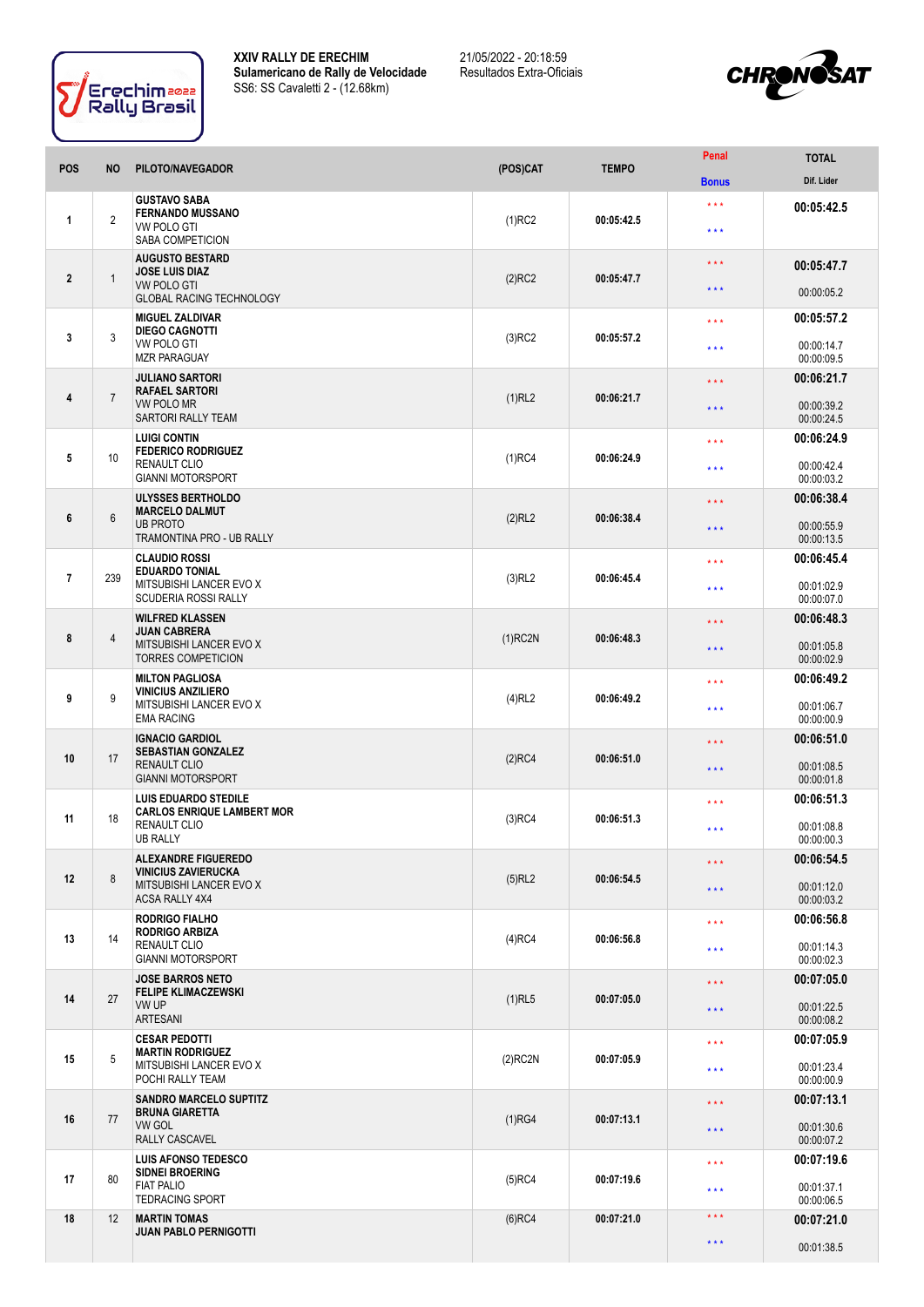|    |     | <b>FORD FIESTA</b><br><b>GTRALLY</b>                                                                |           |            |                   | 00:00:01.4               |
|----|-----|-----------------------------------------------------------------------------------------------------|-----------|------------|-------------------|--------------------------|
|    |     | <b>FERNANDO SOLIMANN</b>                                                                            |           |            | * * *             | 00:07:22.6               |
| 19 | 30  | <b>FELIPE SOLIMANN</b><br><b>FORD KA</b><br><b>SOLIMANN RACING</b>                                  | (1)RG3    | 00:07:22.6 | * * *             | 00:01:40.1<br>00:00:01.6 |
|    |     | <b>VANDERLEI CARMINATTI</b>                                                                         |           |            | ***               | 00:07:24.6               |
| 20 | 21  | <b>MARCO MARINI</b><br>CHEVROLET CELTA<br><b>RC RACING - PNEUBEST</b>                               | $(1)$ RL4 | 00:07:24.6 | * * *             | 00:01:42.1<br>00:00:02.0 |
|    |     | <b>MARCOS BEN HUR VALANDRO</b><br><b>RODRIGO VICARI</b>                                             |           |            | * * *             | 00:07:24.6               |
| 21 | 88  | VW GOL<br>RALLY CENTER BEMAJJY                                                                      | (2)RG4    | 00:07:24.6 | * * *             | 00:01:42.1<br>00:00:00.0 |
|    |     | <b>MAURICIO JAROZESKI</b><br><b>JOAO REMOR</b>                                                      |           | 00:07:26.0 | $***$             | 00:07:26.0               |
| 22 | 24  | <b>VW GOL</b><br>PANAMBI RALLY TEAM                                                                 | $(3)$ RG4 |            | * * *             | 00:01:43.5<br>00:00:01.4 |
|    |     | <b>ALAN CARDOSO</b><br><b>CASSIO NAVARINI</b>                                                       |           | 00:07:33.3 | * * *             | 00:07:33.3               |
| 23 | 34  | <b>FIAT PALIO</b><br>PANAMBI RALLY TEAM                                                             | (2)RG3    |            | * * *             | 00:01:50.8<br>00:00:07.3 |
|    |     | <b>EVANDRO CARBONERA</b><br><b>JEAN PAULO KLEIN</b><br>PEUGEOT 207<br>NOVA ITALIA RS RALLY          |           | 00:07:34.6 | * * *             | 00:07:34.6               |
| 24 | 38  |                                                                                                     | $(2)$ RL5 |            | * * *             | 00:01:52.1<br>00:00:01.3 |
|    |     | <b>CESAR VALANDRO</b><br><b>LUCIVANE BALENA</b>                                                     |           |            | * * *             | 00:07:40.0               |
| 25 | 69  | <b>FIAT PALIO</b><br>RALLY CENTER BEMAJJY                                                           | $(1)$ RG5 | 00:07:40.0 | * * *             | 00:01:57.5<br>00:00:05.4 |
|    |     | <b>VICTOR CORREA</b><br><b>MAICOL SOUZA</b>                                                         |           |            | * * *             | 00:07:41.3               |
| 26 | 19  | PEUGEOT 207<br><b>UNIFENAS - RT1</b>                                                                | $(3)$ RL5 | 00:07:41.3 | * * *             | 00:01:58.8<br>00:00:01.3 |
|    |     | <b>RAFAEL CABELLO</b><br><b>RAFAEL KARPINSKI</b>                                                    |           |            | * * *             | 00:07:51.5               |
| 27 | 217 | VW GOL<br>AFA NO RALLY GAUCHO                                                                       | $(2)$ RG5 | 00:07:51.5 | * * *             | 00:02:09.0<br>00:00:10.2 |
|    | 29  | <b>RANGEL SEGATTI</b><br><b>LEANDRO PICOLI</b><br><b>CHEVROLET CELTA</b><br><b>OGRAM RACING</b>     | $(3)$ RG5 | 00:07:51.7 | $\star\star\star$ | 00:07:51.7               |
| 28 |     |                                                                                                     |           |            | * * *             | 00:02:09.2<br>00:00:00.2 |
|    | 28  | <b>TIAGO KLIMACZEWSKI</b><br><b>JOSIANE KLIMACZEWSKI</b><br><b>FIAT PALIO</b><br>PANAMBI RALLY TEAM | $(4)$ RG5 | 00:07:52.2 | * * *             | 00:07:52.2               |
| 29 |     |                                                                                                     |           |            | * * *             | 00:02:09.7<br>00:00:00.5 |
|    |     | <b>WENDELL SIMIONI</b><br><b>GILSON ROCHA</b><br>PEUGEOT 207<br>BRASCAL - CARAGGIO - LIMESTONE      | (2)RL4    | 00:07:56.2 | $***$             | 00:07:56.2               |
| 30 | 22  |                                                                                                     |           |            | * * *             | 00:02:13.7<br>00:00:04.0 |
|    |     | <b>TIAGO ANDRADE</b><br><b>MARCIANO ANDRADE</b>                                                     |           | 00:08:00.6 | * * *             | 00:08:00.6               |
| 31 | 31  | VW GOL<br>ANDRADE RALLY TEAM                                                                        | (3)RG3    |            | $\star\star\star$ | 00:02:18.1<br>00:00:04.4 |
|    | 37  | <b>ELTON BORGES</b><br><b>EDIVAN FELIPE E</b><br><b>VW GOL</b><br><b>ACER RALLY</b>                 | (4)RG3    | 00:08:11.7 | * * *             | 00:08:11.7               |
| 32 |     |                                                                                                     |           |            | $\star\star\star$ | 00:02:29.2<br>00:00:11.1 |
|    | 33  | <b>MARCOS DEBIEN</b><br><b>LEONARDO CARBONERA</b><br>VW UP<br>PROMACCHINA MOTORSPORT                |           | 00:08:14.2 | ***               | 00:08:14.2               |
| 33 |     |                                                                                                     | $(4)$ RL5 |            | * * *             | 00:02:31.7<br>00:00:02.5 |
|    | 47  | <b>FELIPE KRINDGES</b><br><b>IGOR MARCANTI</b><br><b>VW GOL</b><br>AFA NO RALLY GAUCHO              | (5)RG3    | 00:08:23.4 | * * *             | 00:08:23.4               |
| 34 |     |                                                                                                     |           |            | * * *             | 00:02:40.9<br>00:00:09.2 |
|    | 36  | <b>DIMITRI BRANDAO</b><br><b>RAFAEL DUARTE</b><br>PEUGEOT 206<br>ZERO SIX RALLY TEAM                | $(6)$ RG3 | 00:08:23.6 | * * *             | 00:08:23.6               |
| 35 |     |                                                                                                     |           |            | * * *             | 00:02:41.1<br>00:00:00.2 |
|    | 23  | <b>GUNTER HINKELMANN</b><br><b>ANDRE F MUNIZ ALVES</b><br><b>RENAULT SANDERO</b><br>POMBO 27 RACING | $(3)$ RL4 | 00:08:26.4 | $\star\star\star$ | 00:08:26.4               |
| 36 |     |                                                                                                     |           |            | * * *             | 00:02:43.9<br>00:00:02.8 |
|    |     | <b>LUCIANO CASSOL</b><br><b>MARLON ZILL</b>                                                         |           |            | * * *             | 00:08:28.8               |
| 37 | 95  | <b>FIAT PUNTO</b><br><b>SCORPUS RALLY</b>                                                           | $(7)$ RG3 | 00:08:28.8 | * * *             | 00:02:46.3<br>00:00:02.4 |
| 38 | 35  | <b>JULIO ROMI</b><br><b>FRANCLI FUSINATTO</b>                                                       | $(8)$ RG3 | 00:08:32.1 | $\star\star\star$ | 00:08:32.1               |
|    |     |                                                                                                     |           |            | * * *             | 00:02:49.6               |